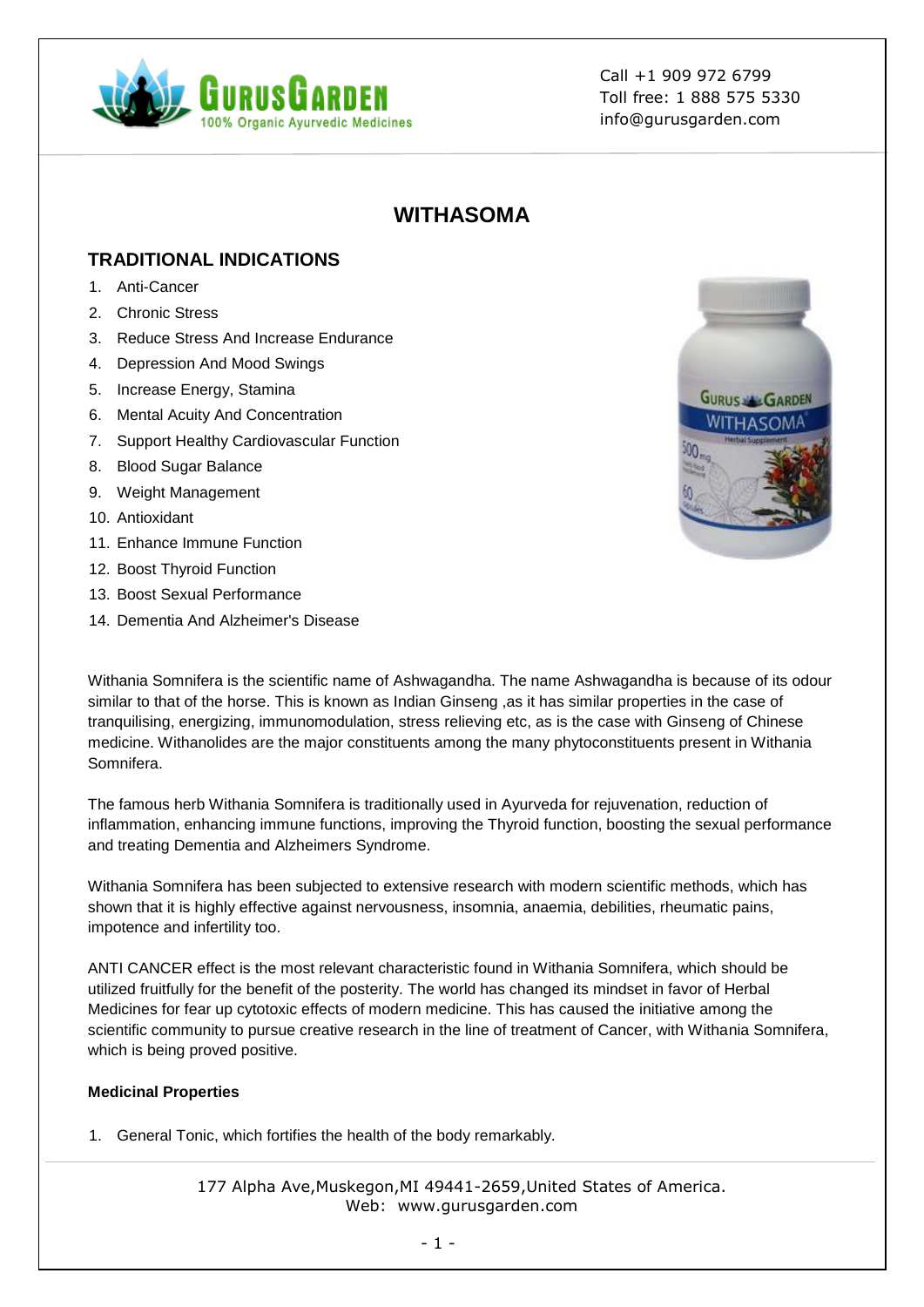

- 2. Anti Cancer and Immunity Booster.
- 3. Reinforces muscular and skeletal systems.
- 4. Protects the Heart.
- 5. Reduces Hypertension.
- 6. Improves Brain Functions, whereby Migraine and Dementia are alleviated.
- 7. Recovery from Constipation and the Protection from Ulcers in the Alimentary Canal.
- 8. Combats Diabetes.
- 9. Improves the Health of Liver.
- 10. An Aphrodisiac, which Promotes Sexual Functions, Recovers from Impotence and Premature

Ejaculation, Stimulates Libido, Produces Healthier Sperms, Relieves Menstrual Pain and Freedom from

problems related to Menopause.

The Scientists of International Institute of Herbal Medicine, Lucknow and of "Carol Davila" University of Medicine and Pharmacy, Romania had done extensive and intrinsic research in the line of benefits of Withania Somnifera, with heartening positive results, which will help the humanity to utilize the Anti Cancer properties of Withania Somnifera.

The molecular structure of the six important constituents present in Withania Somnifera are shown below.

The various types of Cancers against which these constituents of Withania Somnifera have got highly positive effect are

- 1. Colon Cancer
- 2. Lung Cancer
- 3. Blood Cancer
- 4. Breast Cancer
- 5. Skin Cancer
- 6. Renal Cancer
- 7. Prostate Cancer
- 8. Pancreatic Cancer
- 9. Fibro Sarcoma

In this context it is worth noting the words of famous scientists Andreas Moritz saying in his books "CANCER IS NOT A DISEASE" published in 2008 AD. He has quoted the words of the experienced Oncology Professor Dr. Jones as stating that his studies have proven conclusively that a Cancer patient, who refuses Chemotherapy and Radiation Therapy lives for a period, which is longer by FOUR TIMES than those treated with Chemotherapy and Radiation; even including the cases of Breast Cancer.

These words have great relevance in pursuing Herbal Medicine as a better alternative, which emphasizes the inevitable importance of resorting to **WITHASOMA**, a product of Withania Somnifera, the Miracle Herb.

**WITHASOMA**, the Herbal product of choice, is the extract of Withania Somnifera's major active ingredients: Withanolides, Concentrated to Withaferin A, Withanoside V, 12-Deoxy Withastramonolide, Withanolide A and Withanolne.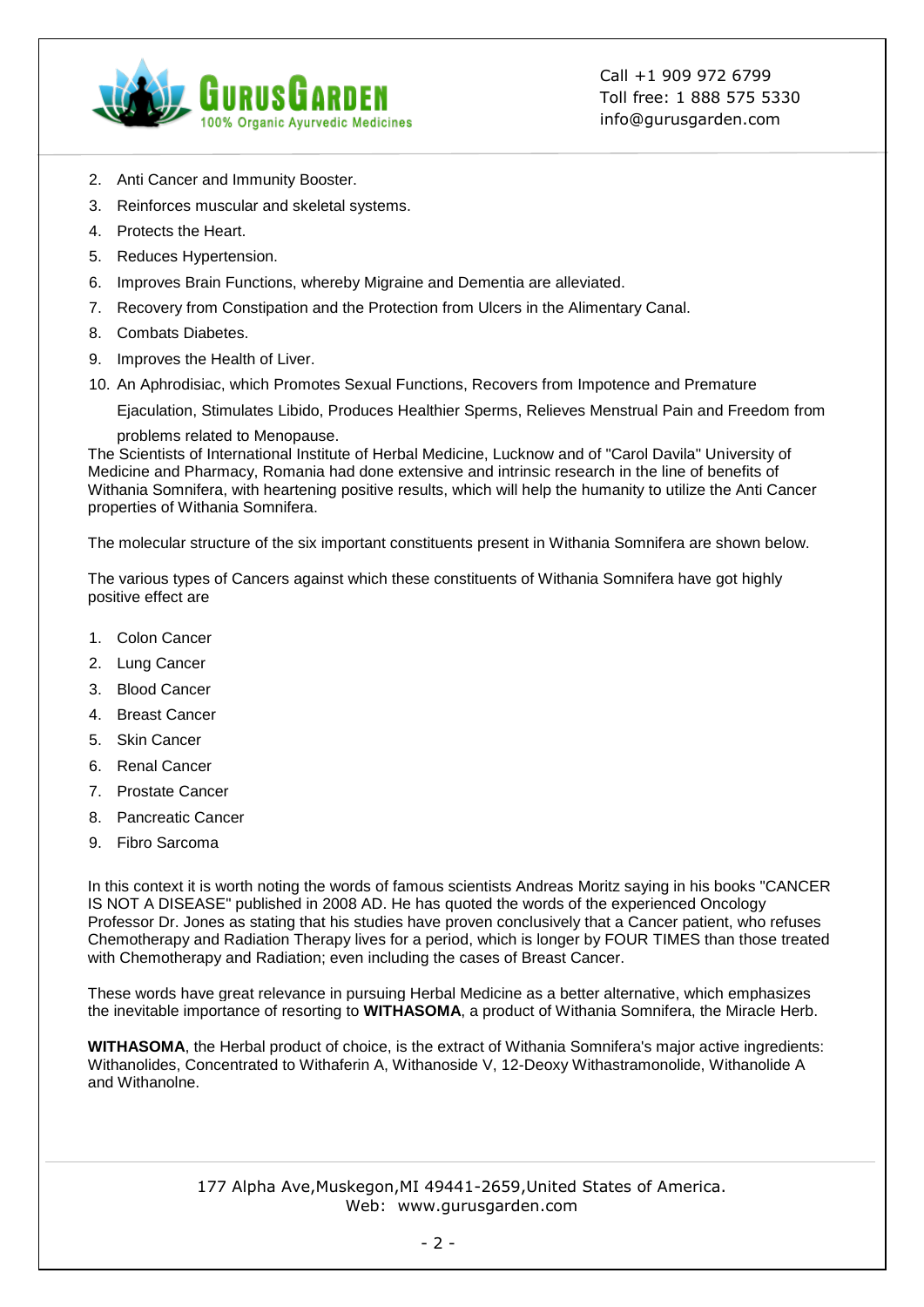

### **DOSAGE and DIRECTIONS**



For Adults 18 yrs or above, one (1) Capsule twice daily (every 12 hours) in empty stomach with lukewarm water.

Please give minimum 30 min to take any food after taking WITHASOMA.

Take optimum water to enhance elimination of released toxins from the body.

#### **INGREDIENTS**

| <b>Supplement Facts</b><br>Serving Size: 1 Capsule (500 mg each)<br>Servings per container: 60 |                          |                   |
|------------------------------------------------------------------------------------------------|--------------------------|-------------------|
| Each Serving contains                                                                          |                          | %DV               |
| Withania somnifera extract                                                                     | 500 mg.                  | $\ast$            |
| Withanolides                                                                                   | Concentration<br>(mg/ml) | Percentage<br>(%) |
| Withaferin A                                                                                   | $5.88$ mg.               | 79.03             |
| Withanoside V                                                                                  | $0.356$ mg.              | 4.78              |
| 12-Deoxy Withastramonolide                                                                     | $1.06$ mg.               | 14.25             |
| Withanolide A                                                                                  | $0.136$ mg.              | 1.83              |
| Withanolne                                                                                     | $0.0137$ mg.             | 0.18              |
| <b>Total Withanolides</b>                                                                      | 7.44 mg.                 | 100               |
| * Daily value (DV) not established.                                                            |                          |                   |